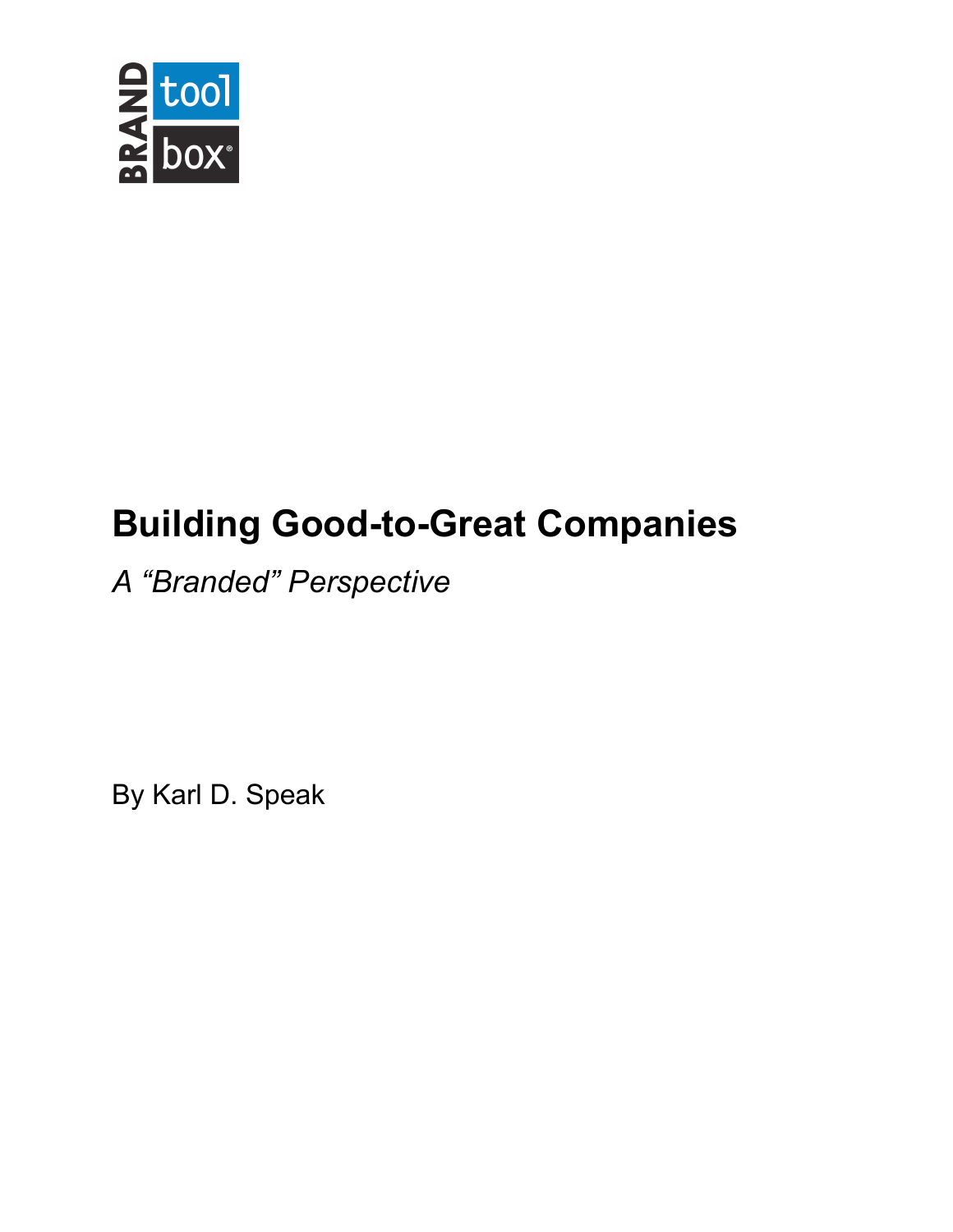

#### **"Good to Great" - The Path to Becoming an Admired Brand with Your Customers**

The book *Good to Great* has inspired many senior management teams to lead their organizations to the next level of category leadership. The popularity of Collins' approach is built in part on the success of his previous book, *Built to Last,* and the robustness of the research that supports the conclusions presented in the book.

More importantly, many executives are drawn to the intuitive nature of Collins' primary conclusion that companies with enduring success are built on a strong, aligned culture. Smart, dedicated people are a fundamental principle in this important work. It is the simplicity of Collins' message, both in concept and presentation, which makes transforming a good company into a great organization so attractive to many senior managers.

In his book, Collins highlights the distinguishing features of great companies as those that:

- $\cdot$  Are run by leaders classified as "Level 5." The personal brands of the leaders are noted by a special duality of humility and professional will. The leadership skills of individuals are rooted deeply in their value system. This is antithetical to the notion that today's successful, world-class leaders must carry with them a "blue chip" pedigree punctuated with many high profile senior management positions.
- $\cdot$  Demonstrate a willingness to "confront the brutal facts" about the company's performance, culture, and market position. Great companies place a premium on the truth, regardless of the implications. The integrity of facing the hard facts of reality and being energized to address the difficulties is energizing for the culture. Establishing an *esprit de corps* that each challenge will be addressed head-on creates a culture that is poised to overcome adversity and succeed.
- $\cdot$  Stay very focused on a business plan that is based upon their unique abilities to be successful. This so-called "hedgehog concept" is based upon the intersection of what the company is deeply passionate about, what the company can be the best in the world at, and what drives the company's economic engine.
- $\cdot$  Build and sustain a "disciplined culture" that requires people to adhere to a common set of values and business model, and at the same time, allows people freedom and empowerment within that well-defined framework.

The lessons learned and insights provided in *Good to Great* are valuable and can provide real evidence for what it takes to build a great brand.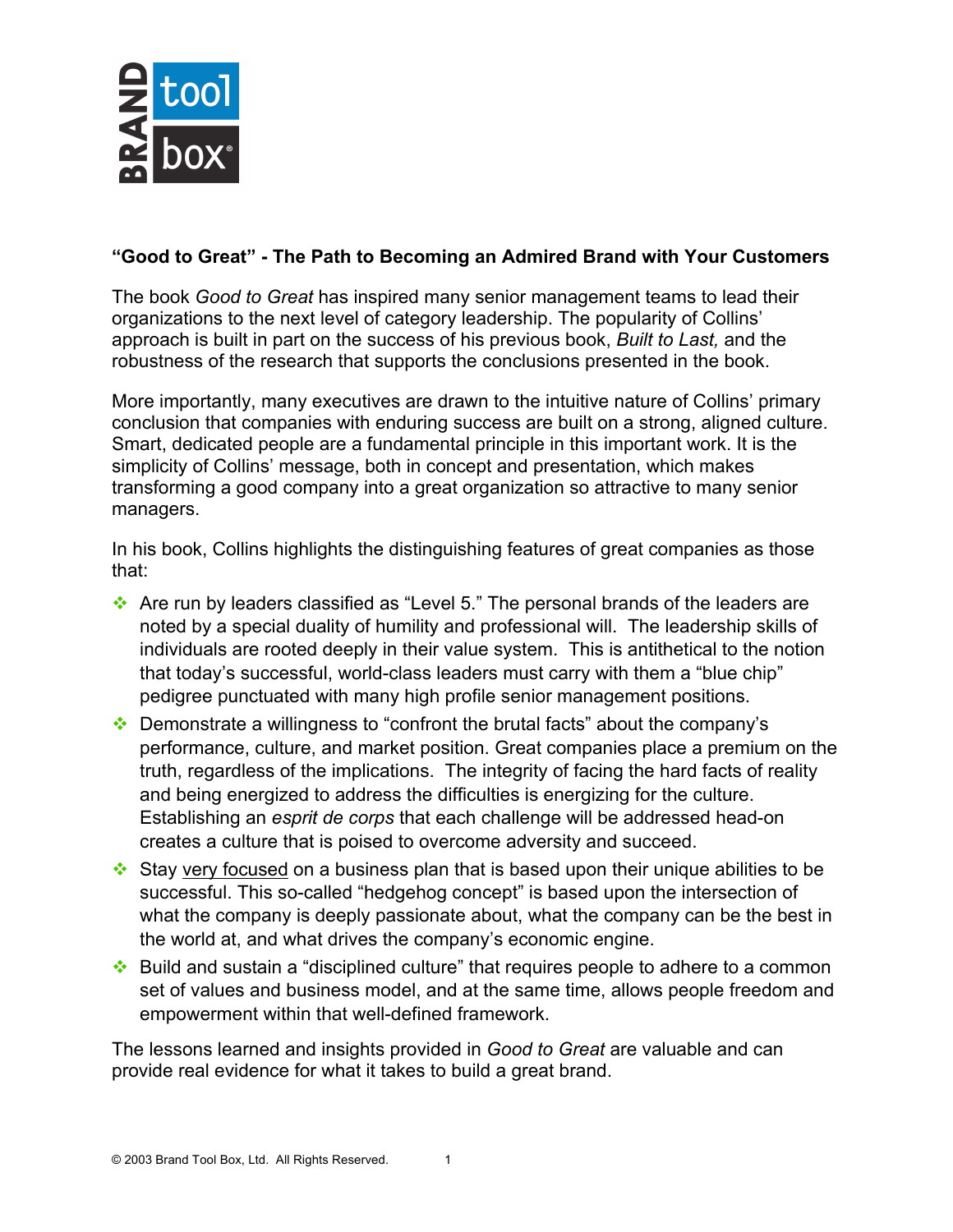

#### **Relationship Intelligence – The Foundation for Becoming Good-to-Great**

While Collins' forensic evidence is solid, it falls short on two important counts. From a tactical perspective, the book does little to prescribe a process to help organizations implement the tools to become "great." Secondly, his analysis fails to acknowledge the role of the connection between the "great" organization and its marketplace. Being "great" or "the best in the world" only matters when that competence is translated into making a difference to targeted customers (consumers or distributors). Most importantly, being "great" only happens when the consumer acknowledges it. This acknowledgment or loyalty is created when the consumer perceives that they consistently receive distinctive value from the brand. For "greatness" to deliver real bottom-line results, it must be understood in the context of the relationship between the organization and its consumers.

The "relationship intelligence" of the organization pays off for the great organization in two ways. Organizations that consistently deliver distinctive value to their customers earn important "brand equity." The loyalty and respect that goes along with the brand equity clearly provides the organization with competitive advantage. The proprietary nature of the relationship between the organization and its consumers creates an intangible asset that fuels the organization's "flywheel" of marketing momentum to support its growth.

The other important aspect of the relationship intelligence of the organization is the connection between the "personal brands" inside the organization. Collins speaks adamantly about the importance of culture and the people within it. A critical element to developing and sustaining a strong culture is making a connection between that organization's values and their role in providing distinctive value to the customer. Moreover, Collins' focus on a "culture of discipline" clearly speaks to empowering personal brands in the framework of the organization's commitment to its customer – its "hedgehog" value proposition.

### **A "Branded Approach" to Becoming Great**

Becoming a great organization requires an acknowledgement by the marketplace that the company consistently delivers distinctive value. By definition, any good-to-great strategy must be designed and delivered in the context of the customer relationship. The other important factor is that the good-to-great strategy must be formulated and implemented in a fashion that is understandable and actionable by everyone in the company. Beyond Marketing Thought's approach to brand strategy development produces a pragmatic framework that captures the fundamental elements and intent of the hedgehog concept. But more importantly, it describes the organization's hedgehog